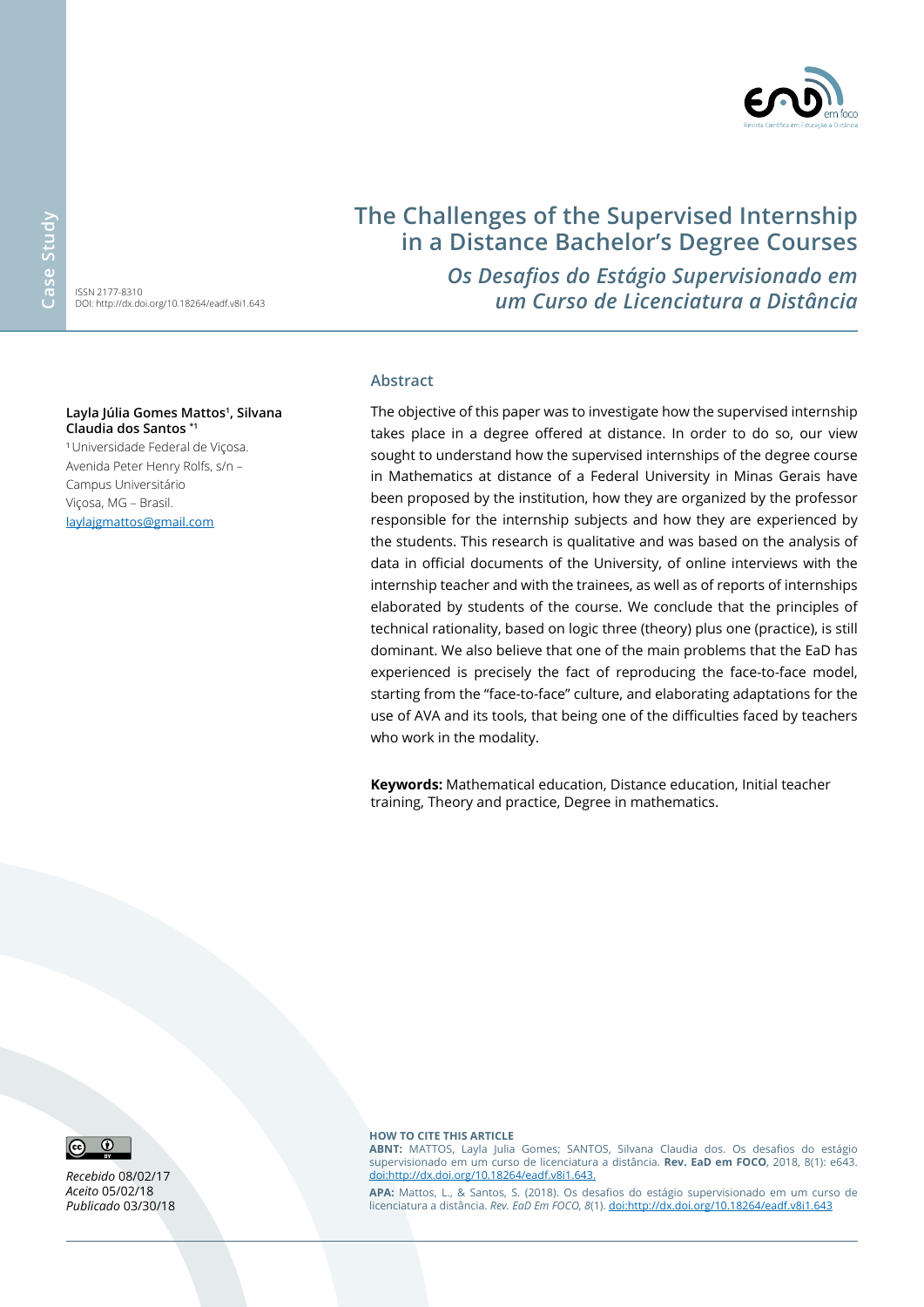#### *Os Desafios do Estágio Supervisionado em um Curso de Licenciatura a Distância*

#### *Resumo*

*Este trabalho teve por objetivo investigar como acontece o estágio supervisionado em uma licenciatura ofertada a distância. Para tanto, o nosso olhar buscou compreender como os estágios supervisionados do curso de licenciatura em Matemática a distância de uma universidade federal mineira têm sido propostos pela instituição, como eles são organizados pelo professor responsável pelas disciplinas de estágio e como eles são vivenciados pelos alunos. Essa pesquisa é de cunho qualitativo e se constituiu na análise de dados de documentos oficiais da universidade, de entrevistas* online *com a professora orientadora dos estágios e com estagiários e de relatórios de estágios elaborados por alunos do curso. Concluímos que os princípios da racionalidade técnica, pautados na lógica três (teoria) mais um (prática), é ainda dominante. Acreditamos também que um dos principais problemas que a EaD tem vivenciado é justamente o fato de se estar reproduzindo o modelo presencial, partindo da cultura "presencialista", e elaborando adaptações para o uso de AVA e suas ferramentas, sendo essa uma das dificuldades enfrentadas pelos docentes que atuam na modalidade.*

*Palavras-chave: Educação matemática, Educação a distância, Formação inicial de professores, Teoria e prática, Licenciatura em matemática.*

### **1.** Introduction

The stage is the central element of the discussion developed in this article. We understand that in each formative context where it is experienced, it can assume different characteristics. Thus, we seek to direct our look at how the internship happens in the context of teacher training and, more specifically, in the field of Distance Learning (DL).

Researches such as those of Quaranta (2011), Reis (2015) and Álvares (2015) on the stage in the DL point to indications that, in the context of the modality, it has been organized by higher education institutions under the face-to-face teaching model. Our research, in turn, sought to investigate this reality more deeply; for this, we seek to analyze how the supervised distance stage occurs, with emphasis on how it is proposed by the teaching institution, how it is organized by the tutor and how it is practiced by the trainees.

To this end, we invested in understanding how the supervised internship is being developed in the Mathematics Distance Course of the Federal University of Viçosa (UFV). The course started in the first half of 2011; their vacancies were destined to Basic Education teachers who did not have higher education, in order to meet the demands of the National Training Plan for Basic Education Teachers (Parfor)<sup>1</sup>. The vacancies that were not filled by students from this demand were offered to candidates characterized by social demand.

We believe that, through this analysis, we can contribute to the theoretical discussions about the internship, the DL and the degree programs in general, since the structure of distance learning courses



<sup>1</sup> More information on Parfor may be obtained at the website of Ministério da Educação e Cultura (MEC): [www.portal.mec.gov.br.](http://www.portal.mec.gov.br)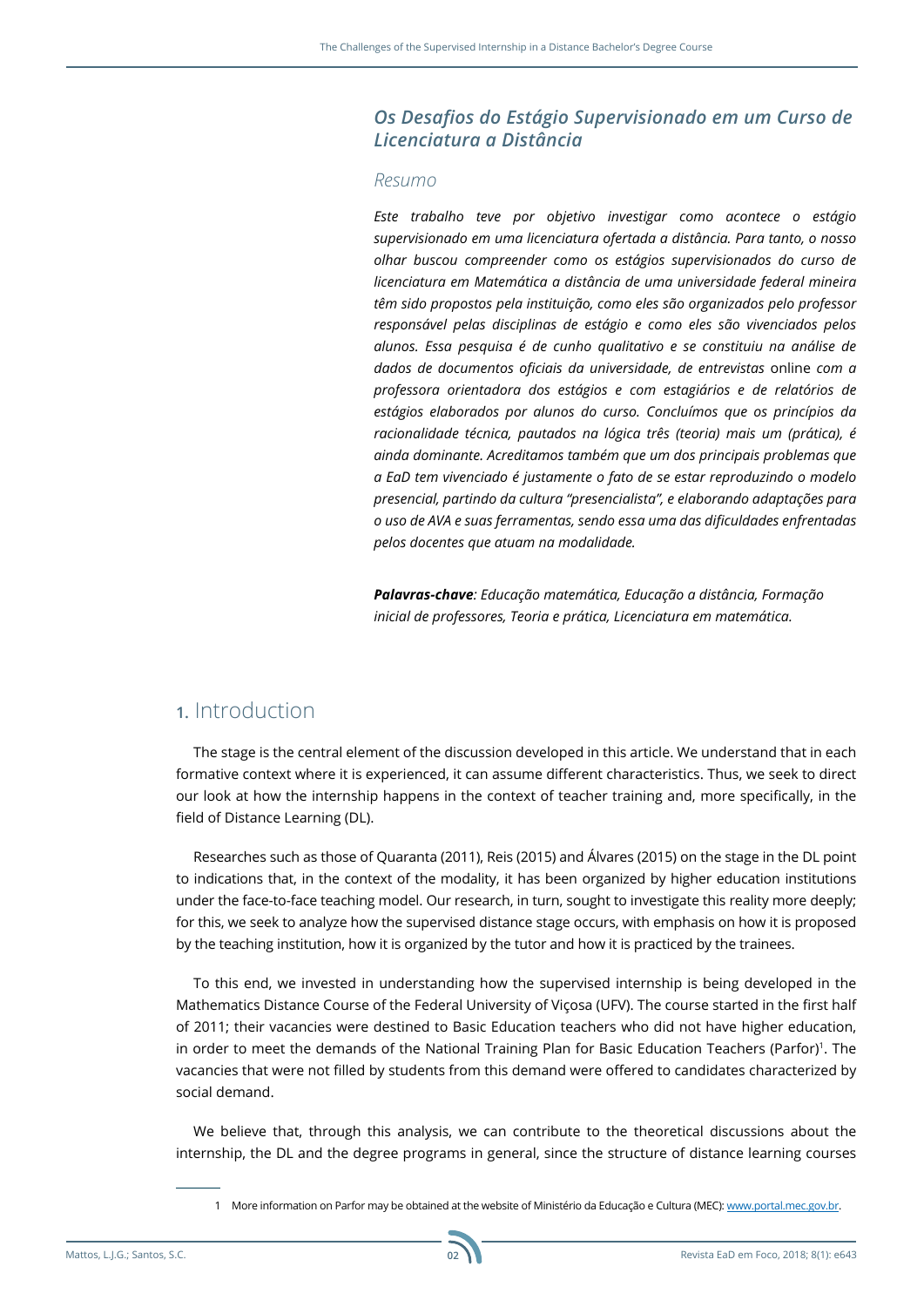has been a research agenda, such as Gatti (2010; 2013-2014) and Barreto (2015) and has been debated in several aspects in the field of Education. We hope, therefore, that investing in research that presents the different voices of this context can collaborate, for example, for a review of the organization of the courses and the legislation that defines the parameters for the elaboration of courses offered in the EaD.

### **2**. Methodological Paths

In order to meet the research proposal of the internship in the context of this course, we chose the qualitative paradigm of research, since we wanted to arrive at the "how it happens", question for which we will not present definitive answers, but reflections that can collaborate with the discussions about the DL and its specificities.

We believe that the approach we choose is marked by the transience of the data produced, the lack of neutrality of the researcher and the possibility of reconfiguring the data in the face of the opportunity to change the understanding and production of the data. In addition, qualitative research is marked by the failure to establish rigid and generalist prior paths for its development (Garnica, 2006).

For the purpose of data production, the work was divided into four parts: analysis of documents and regiments on the UFV's stage; analysis of the reports produced by the students; interview with the internship teacher; and interview with students selected from the reading of 21 reports from them, provided by the teacher.

After processing the data of the reports and official documents, we conducted the interview with the teacher of the internship discipline and later with two students of the course, selected from the reports. We opted for the semi-structured interview; with the objective of making the research feasible in a timely manner, we found it more appropriate to conduct themonline, via chat in a social network, since the students were spread through several cities and it would not be viable, with the available resources, to find them in person.

The chat option was based on the convenience pointed out by Borba, Malheiros and Amaral (2011) that the interviews could be later transformed into text files, being originally transcribed. From here we are dedicated to the description of the data.

For the analysis of the data, we invested in a constant dialogue with the theoretical referential, seeking to find characteristics of the stage in the context of the DL. Our final analyzes sought to understand, in particular, the place of the internship in institutional planning, the development of orientation and supervision of the internship, and, finally, the narrative about internships in schools, thus showing how it happens in the context of a course distance learning.

## **3**. The Supervised Internship in Graduation

In academic training, the internship has been primarily responsible for bringing the experience of the classroom and school into the life of the future teacher. Lüdke (2013, p. 123), studying the trainee's reality and discussing the role of traineeship in teacher training, states that "the training offered by undergraduate courses does not correspond to what is necessary for the performance of teaching work." For example, she claims that the internship is at the center of the problems that the training institutions have experienced in articulating theory and practice in the curriculum of their courses. In agreement with this idea, Gatti (2013-2014) maintains that the research on teacher training has evidenced a "formative insufficiency" in the degrees, aimed at the development of the teaching work. And it adds to this the conditions in which the stages are realized. Gatti (2013-2014) states that although it is difficult to analyze the data that comes

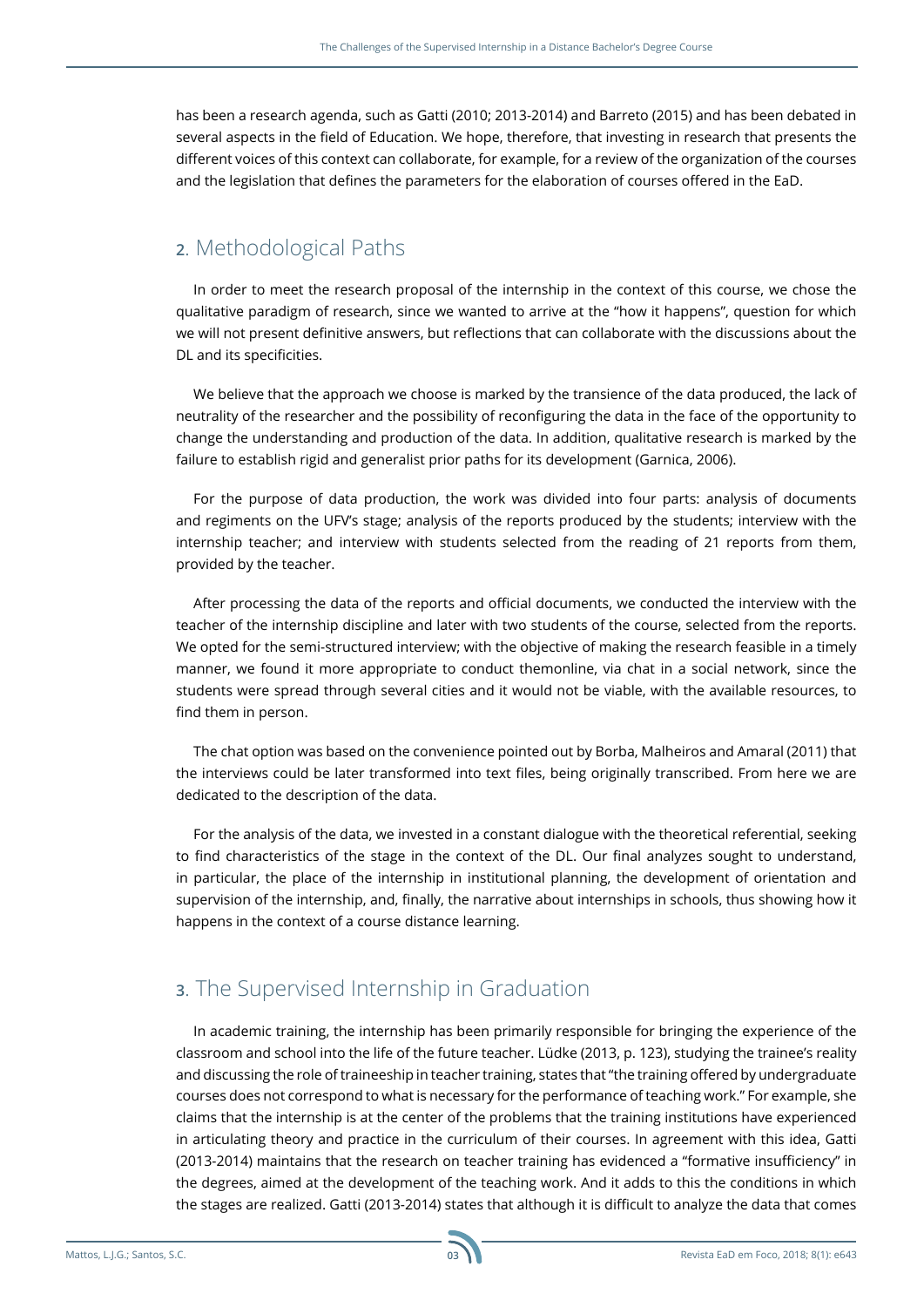from the stage, it is possible to observe by means of these studies that the majority of the stages counts on the observation like main form of insertion. In addition, it explains that students usually seek out the schools where they will train, without the proper supervision and articulation between the higher education institution and those who receive them in that period, corroborating what Pimenta and Lima (2005-2006) emphasize the lack of importance given to who and how the internship period is coordinated.

This lack of commitment to the management of the internship and the role it should play in the formation of the future teacher ends up leaving loopholes to be a "fictive noun" (Lüdke, 2014). This is due to several aspects that imply the lack of effective insertion of the trainee in the school context, as: regent teachers sign attendance books without the student having attended the internship, the teacher regent rarely sees itself as a fundamental piece in this training process ; and trainees feel themselves to be mere observers, rather than taking an active part in their training process.

As a counterpart to this type of practice, the internship, if seen as an articulating element between the course and the dimension of the teaching practice, will have the characteristic of mobility and of transit between the spaces of the university and of the school, its conceptions, challenges and ideas, for example (Felício and Oliveira, 2008). For Felício and Oliveira (2008, p. 217), this may favor the "meaningful construction of learning" not only for the trainees but also for the teacher regent and the tutor teacher.

According to Barreto (2015), the weaknesses of the degree courses can be attributed to the recent conditions of its expansion, that is to say, a great growth of the enrollments at a distance and through the institutions of higher education. For her, this is worrying because, because they have a market interest, these institutions do not conduct research and do not engage in teaching activities. Another point is that, with the rapid growth of distance education, there has been improvisation of the pedagogical project, the infrastructure of support and accompaniment of the students and a great evasion, which leaves evidence that it can offer an even more precarious formation than the classroom .

For Gatti (2013-2014), the DL does not favor the conviviality of its students with the academic culture of the direct dialogue with the people involved in the formation process, like student movements, among other experiences characteristic of the classroom modality. that DL has been offered in a more precarious way than face-to-face and that, instead of contributing to improvements in initial education, may make it more fragile.

Borba, Malheiros and Amaral (2011), looking at possibilities and recognizing the word "distance" as an essential term for DL, see the relations established in the modality, mediated by technology, with more optimism, considering it as an opportunity to gather people geographically distant, opening space for a possible exchange between different cultures. The authors emphasize that, regardless of the proposal used, it will be necessary to use technological means to make communication feasible. These spaces are known as virtual learning environments (VLE); depending on the resources they have, can favor qualitatively different teaching and learning experiences - for example, whether they have audio and video capabilities or just chats. For this reason, the curriculum should be thought according to the possibilities of the available media.

Regarding the stage, which is a dilemma of teacher training, as presented previously, authors such as Quaranta (2011), Reis (2015) and Álvares (2015), in different researches indicate a lag in the organization of the EaD that has mainly neglected the distribution of roles and the use of resources without recognizing specific characteristics of the modality. The reproduction of face-to-face teaching is one of the most contradictory points addressed by the authors and points to a necessary elaboration of characteristic foundations for the modality whose "distance" is the basic element of its conception. Thus, we analyze that it is necessary to reflect on this "customization" of face-to-face teaching, which has been generating the precarious formation to rethink the EaD of the "presenceist" culture for the possible "distancialist" culture.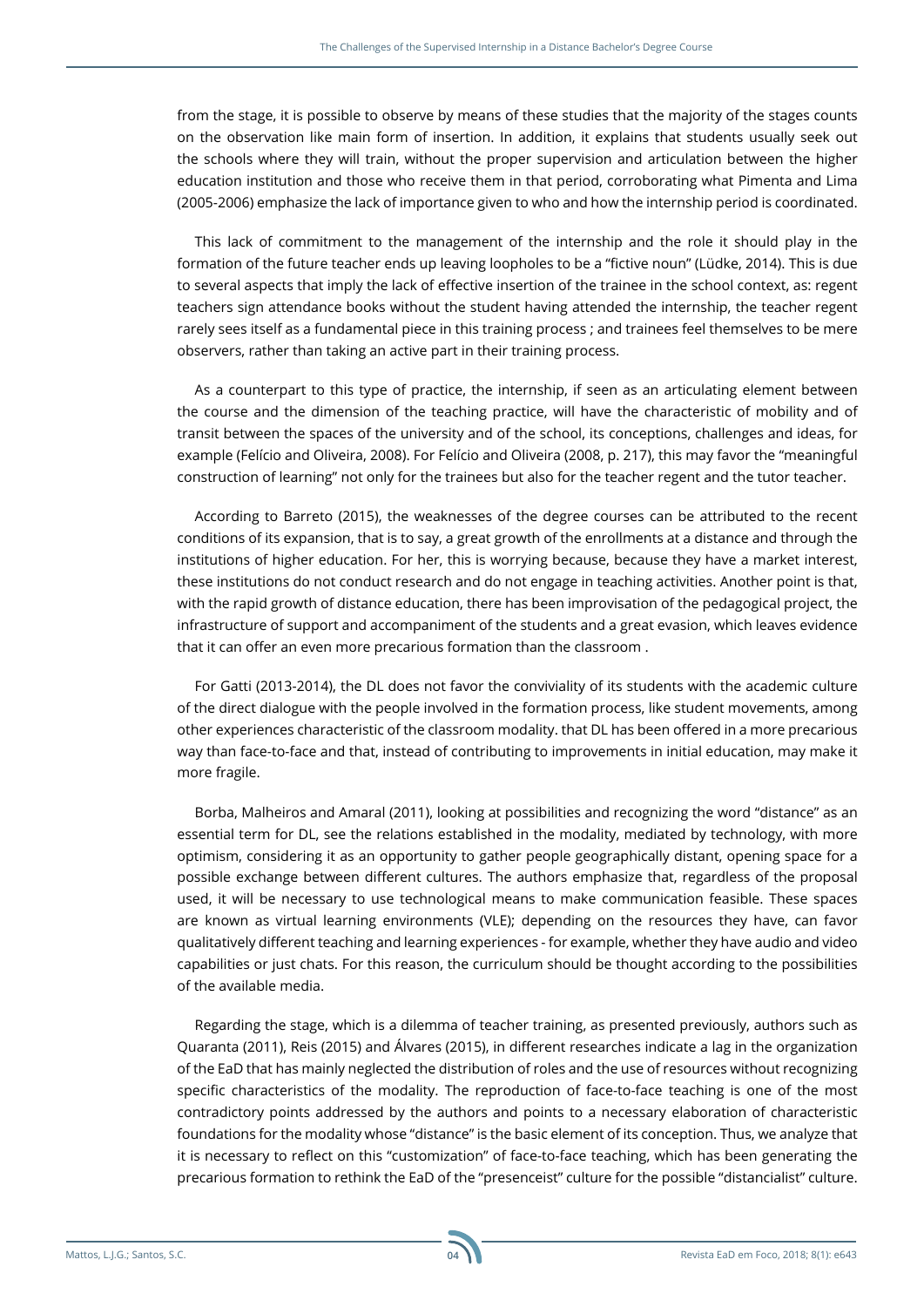In the National Curricular Directives aimed at the standardization of courses in the distance modality, the internship is mentioned once in Art. 1º, § 1º of Decree number 5.622, of 2005. In this article it is affirmed that the internships "will be realized at the headquarters of the institution or at the accredited DL courses, accepting agreements for supervised internships, in accordance with current legislation "(Brazil, 2016). This aspect shows that it is not admitted, at least on paper, that this stage of formation can be marked by the specificities of the DL.

Considering that, in the face-to-face modality, the stage is a node, in the distance mode, still lacking in research and policy, it tends to gain characteristics that add even more difficulties to the process experienced by the trainee, such as those pointed out by Barreto ( 2015): students with difficulty to reconcile internship, graduation and work; teachers with no training to work in the DL and / or little committed to the demands of the internship discipline; guardians being the only support-supervisor-supervisor of the student; little exploitation of the available media, etc.

Looking from this angle, even if all the legislation and the entire organization of the stage in the distance modality are copied from the face-to-face modality, it will still be different, particular, made up of specificities. The future teacher is exposed to models of classes and teachers throughout school and academic training, for example. But, the student of the distance modality has the opportunity to experience a space of mediations that are not conventional, although they have many similarities with the classroom.

## **4**. Supervised Internship Challenges in the Context of a Licensed Distance Mathematics Course

In our analysis, several themes emerged, of which we highlight: the place that the stage occupies in institutional planning; as was the development of guidance and supervision; and the trainees' narrative about experiences in schools.

In general, we observe that the institution, the regent teacher and the mentor teacher understand little their own role in the internship and, as far as their organization is concerned, they adapt to face-to-face teaching without considering the specificities of the DL, corroborating research on stage in the distance mode already presented. This posture points to a disregard for the stage itself and not just the way it happens being supervised and oriented at a distance.

From our data, we also observe that there are no definitions for the distance supervised internships in the official UFV undergraduate documents, but rather documents prepared for the course in question, evidencing a separation between the face-to-face and the distance-learning modality. In its Article 3, the regulations determine that "the curricular contents of the course ... are systematized in a curricular matrix that indicates the horizontal and vertical integration of the disciplines and activities" (UFV, 2015, p.2), indicating that it should not be organized as the culmination of courses.

The stages are elaborated as pedagogical disciplines, but they do not relate to the disciplines that comprise this group, nor to the other disciplines of the course, although the documents indicate that they must be integrated horizontally and vertically in the curriculum. According to the document, the internships also comprise the academic orientation group, which includes the subjects of monographs, projects, completion of course work and complementary activities. Although they are in the same group, we understand that each of these disciplines requires different paths and strategies of orientation, since the processes and results that are produced by them generally are different. Still, there is no distinction between them in the regiment, nor for the role of the advisor of each of them, which prevents us from clearly understanding what is expected of this orientation process. In addition, in the curriculum grid of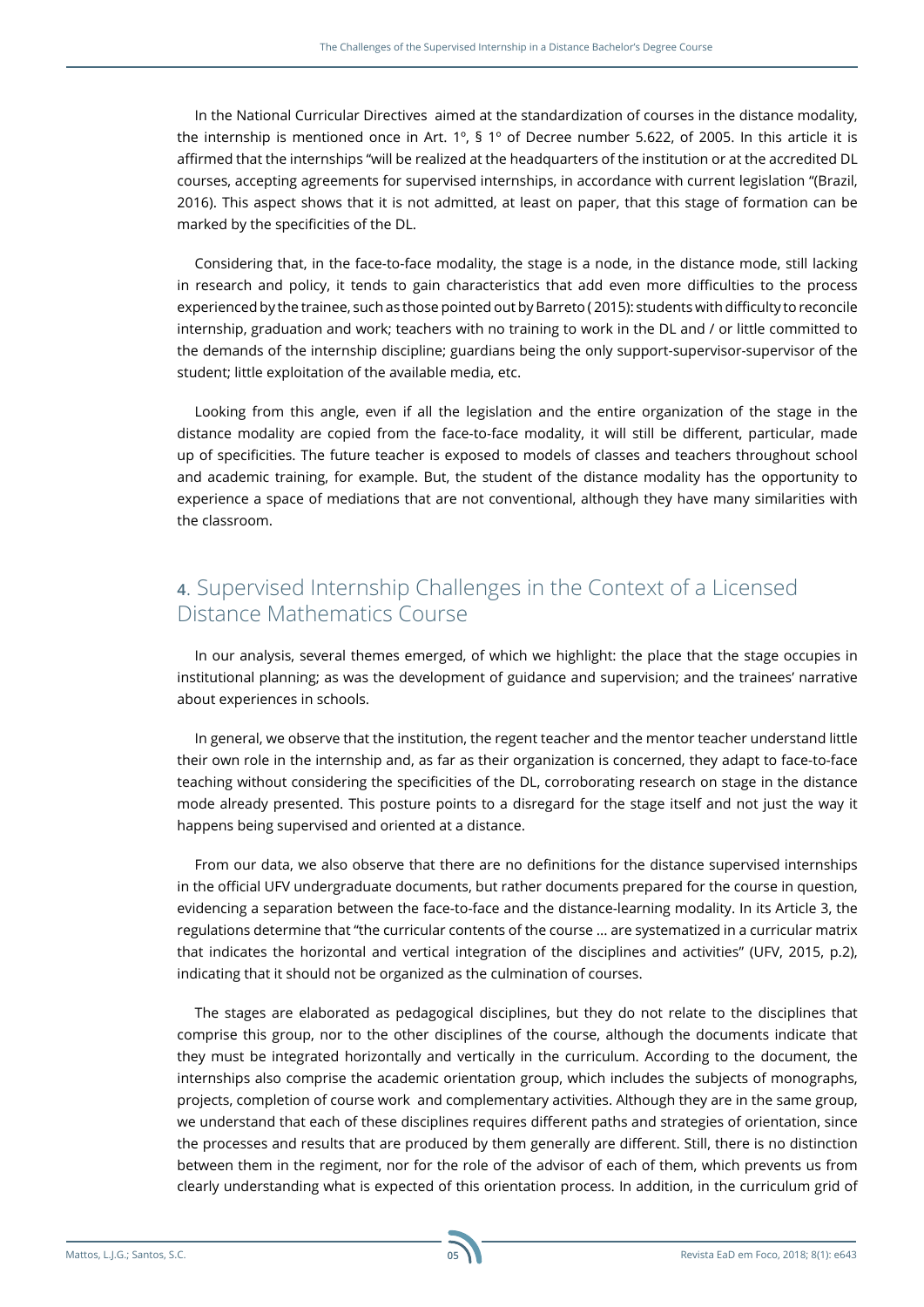the course under study, we find the offer of three supervised internships presented to the student in the last three semesters, going against what we discussed previously and the guidelines that the institutional regiment itself proposes.

Historically, undergraduate courses organize the disciplines in the 3 + 1 format, based on the technical rationality model (Diniz-Pereira, 1999). In this model the theory is presented in the first three years and then explored in a year of practice. In the case of degrees, this year of completion is usually composed of pedagogical disciplines; among them is the stage and many of the orientation disciplines mentioned above, seen as finishing pieces of the formation process, as we discussed earlier. According to Dias-da-Silva et al. (2008, p.20),

> to train teachers presupposes the creation and implementation of a specific project and shared by all university teachers, who must overcome the bachelor's degree & bachelor's degree: both "teachers of pedagogics" and "content teachers" (!) form teachers...

Facing this fact, we think that it is difficult to promote this articulation with other disciplines in the undergraduate curricula and, among the diversity of reasons that may prevent these changes, one of them, for example, would be the fact that it requires an investment in the elaboration of new proposals for the organization of traineeships. This would require a constant dialogue between trainee coordinators and the other teachers of the training courses, breaking the idea that undergraduates become teachers only from the encounter with concepts and experiences presented in the pedagogical disciplines. After all, all teachers of a degree course are directly linked to the training of the future teacher.

We agree with Dias-da-Silva et al. (2008, p.20) that build new work projects,

in these dark times of the weakening of the public university, implies, besides the difficulty in constructing possible consensuses within the Education area itself, also the necessity of facing the institutional and administrative obstacles of the university routine.

Moreover, this deconstruction of models, besides laborious ones, would require changes of conception, such as: "What is stage?"; "What is it for?"; and "What is the role of the actors involved?". Schools, for example, would need to be presented to the internship and included in the process, not only as receptionists of the students or as giving space to them, but as active participants and co-responsible for the training of the teacher, as we have already discussed. For Santos (2005), however, promoting this partnership with school professionals is not simple, and is, in fact, a delicate and conflicting situation, since, at the stages, the relationship between teachers and trainees has not been seen by they as a space of knowledge production in a complementary and interdependent way among the subjects involved.

In contrast, the author states that

this relationship is still marked by numerous embarrassing situations in which the trainee is seen as the one who is about to "judge" a professional pedagogical practice from others. Especially because the school, especially the public school, is so vulnerable, fragile, insecure that any external approach can trigger "misunderstood" situations (Santos, 2005, p.4).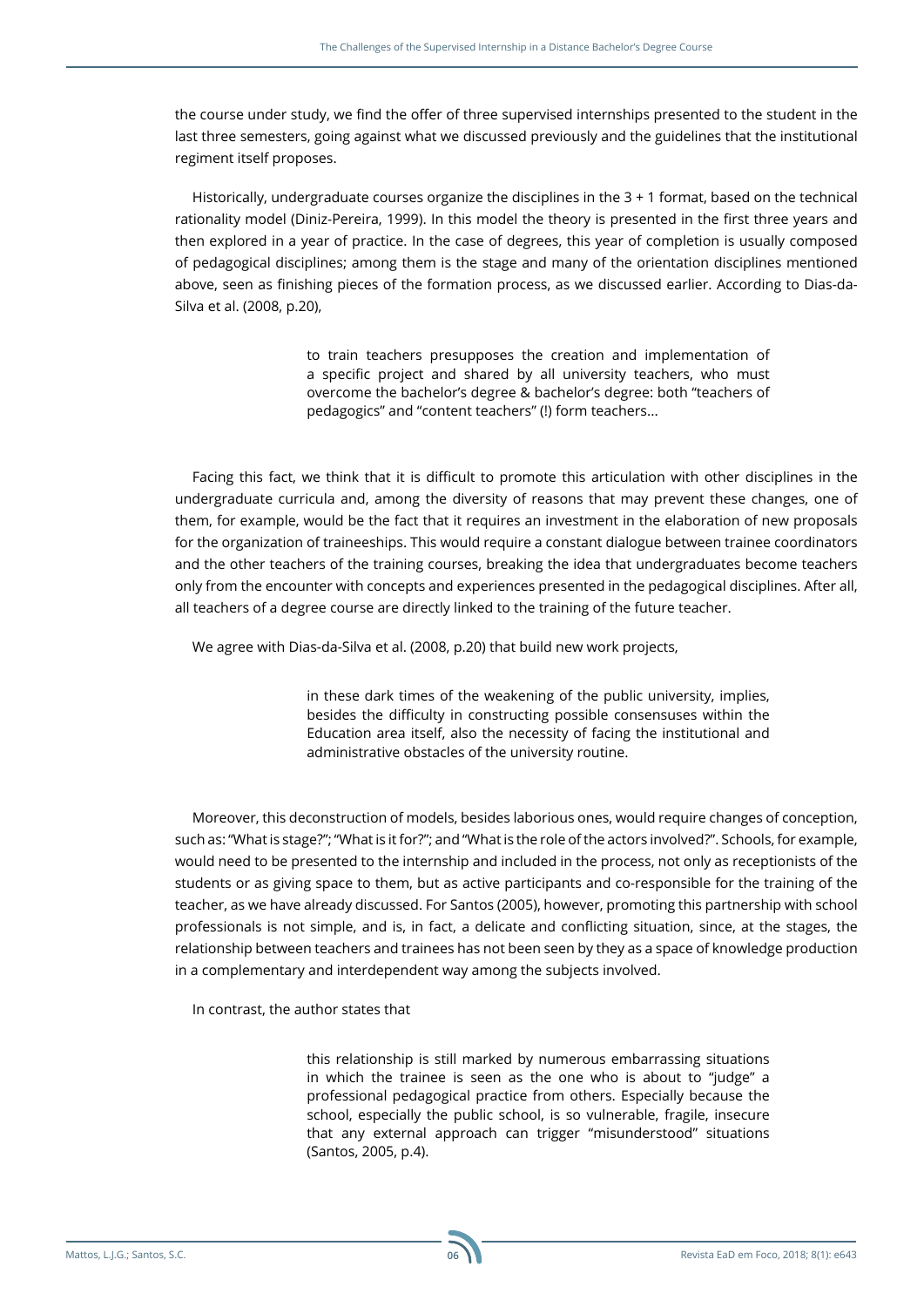In the pedagogical project (PP) of the course investigated the specifications for the stage evidences indications that this relation of approach with the schools must happen. However, it is supported by the performance of a single subject, the mentoring teacher of the stage. Such subject, in the undergraduate degree analyzed, was a tutor moved to the role of teacher guiding the internship subjects. According to the PP, in short, his work included not only ensuring that the compromise was respected and that all parties were aware of their duties, guiding, monitoring, supervising and evaluating students, establishing a partnership with the teacher or supervisor in the formal spaces of the field. At the same time, you should select, contact and visit the internship sites before and during the internship. However, the document does not guarantee conditions, in the case of a distance course, for the tutor to perform these functions, such as transportation and stay, for example. According to the teacher,

> I would like to have gone to the schools, met with the teachers who received these students, but I only managed to do this in the last stage and only in two poles, because I did not have transportation (Teacher).

In the analyzed course, the stage is summarized as a protocol performed at the end of the theoretical classes, the lack of commitment to the orientation process indicates possibly negligence of the institution with the way in which the stages would be oriented and with the workload of the professional that they assigned function. The tutoring being exploited to "plug holes" in the organization is a recurring feature in DL; in the case in question, a very important "plug hole" in the training of the licenciando, which is the stage, and does not favor the process, since the tutor was not trained and paid to perform the functions of teacher, including that of mentor.

In addition to the deviation of function, the distance supervision is a singularity of the course in question and needs to be reworked so that the guiding teacher can fulfill the functions assigned to him. The orientation has always been through e-mail and chat. This aspect marks little exploration of the available digital technologies, essential for the modality. The students ended up experiencing the internship process through a fragile dialogue with the orientation, and, consequently, without any communication between what the UFV proposes for its students and the subjects that were directly related to the process of formation of them. This distance between the parties is not necessarily geographical, but corroborates what the literature we discuss points out at various points: there is no link of partnership between the institutions involved. There is an improvised bridge made by the trainees, which serves as an exclusive link between what is proposed, organized and guided and what is experienced in the distance supervised stage that we investigate.

The trainees' experience was based on an action guided by the observation-participation-regency triad:

The disciplines are divided into a theoretical and a practical part. As it was three stages, I divided it like this: the theoretical part was done at a distance with texts and videos seeking to relate to the practice (Guiding teacher).

The orientation material was made available in the VLE of the institution - PVANET -, showing the organization of the three internship subjects and the determined workload assigned to each moment of insertion of the student in the school. In addition, according to her, "Guidelines were made via slides and e-mail."

As a result of the internship, reports are produced by students at the end of each internship period; this is the main item of appreciation of his formative experience by the tutor. These reports could ensure better use of learning if they were not seen as an evaluation tool only (Lüdke, 2013). In this regard, the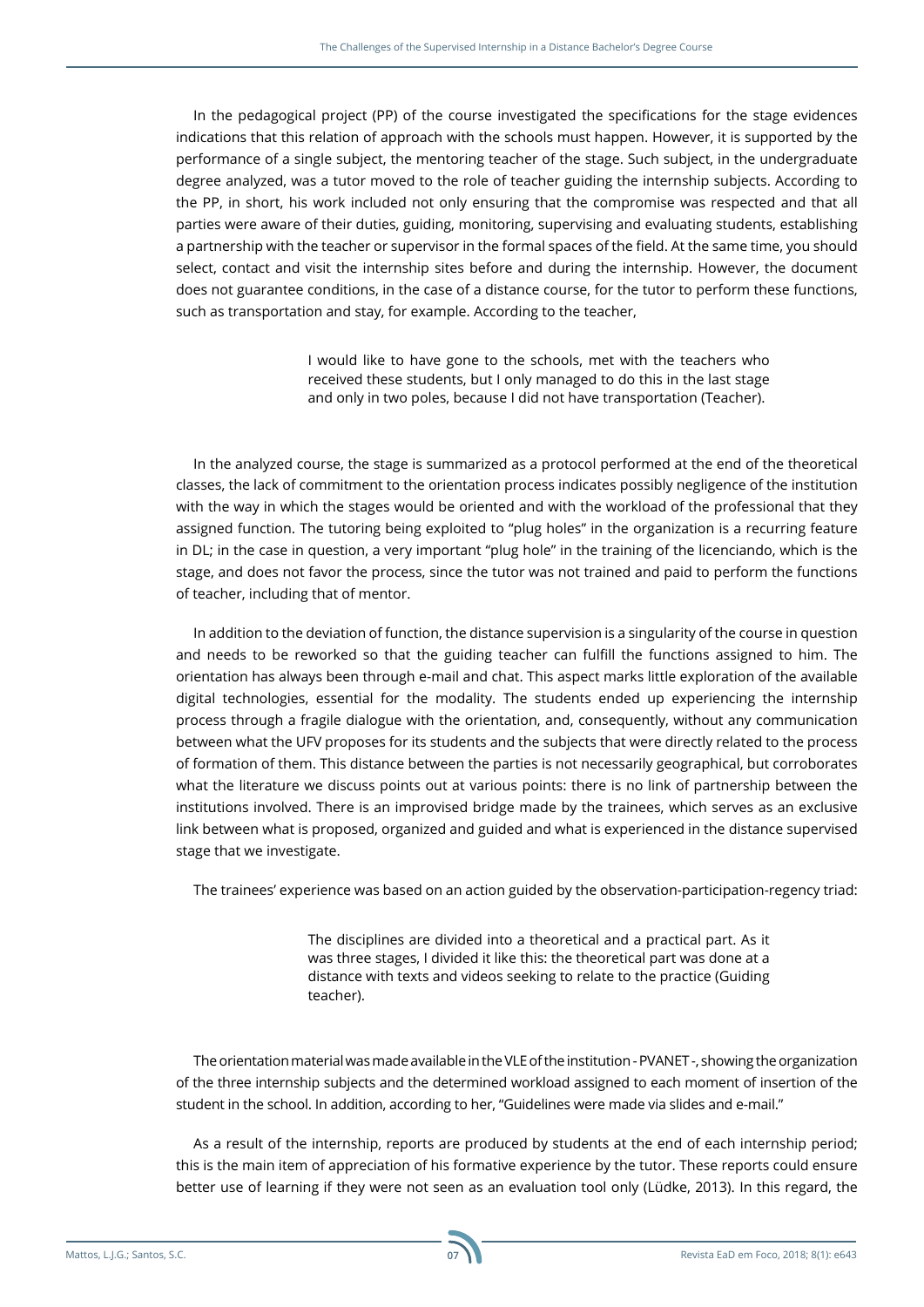author argues that the most important contribution of this type of evaluation is to provide elements for the improvement of the training process, which could happen if the report were analyzed before completing this process.

In addition, we believe, there is a "waste" of information that is filled in reports about the school and its subjects, for example, and which are not discussed further with the trainees.

In several cases, the trainees report that they felt insecure in the process of insertion in the school: some in the first days of observation, due to the strangeness of the class; others in the regency, before the indiscipline of the students and the work of sketching and executing a lesson plan.

We understand that this instability is natural for the movement that the stage adds to the initial formation, but we believe that these issues need to be discussed, elaborating and reflecting with the students on the conception that their formation will not contemplate all the advents that the school can present to him in the course of his profession. Thus, they need to understand the stage as a process that opens the way - not that it concludes stages. Rela (2006) sees this moment of formation as a moment of synthesis. But we do not agree with this perspective, for we could interpret the stage as a kind of summary of something ready-in this case, the initial formation. However, we believe, and we are debating from the outset, that the stage is a joint space of production of all parties involved in the process, not of application. We do not consider it a blank page in which the starting point is innovative; it is, of course, a moving reality. However, it is not a ready-made book either, since the trainee, upon entering school, changes the rhythm and paths that are being lived. Thus, the end of the process is a diverse path in possibilities.

The internship, in any type of teaching, needs to be part of a training that will be in constant development, seeking to reflect on the experiences of teaching and even overcome issues such as difficulties - such as student indiscipline - when possible, and insecurity of newcomers or not so much in the teaching profession. Thus, we start from the conception that "the concept of 'development' has a connotation of evolution and continuity that, in our view, overcomes the traditional juxtaposition between initial formation and continuous training of teachers" (Marcelo, 2009, p.9).

In general, the trainees evaluated the internship as an important experience for their training and contributed to their teaching, both in the speech of those who had already taught or already taught as in the speech of students whose first contact with the teaching exercise was through of the stage.

Some students reinforce the need for teachers to develop diverse activities, according to them, from the model of traditional classes whose use of "chalk and chalk" and the lecture are frequent, in search of more dynamic classes that explore play and group activities , for example. This speech is usually accompanied by the participation of students in the activities of regency and is always evaluated as something rewarding and motivating to develop other similar activities. As an example of this, a student reports the expectation that the regent will continue the work she has developed at the stage, evaluating that the use of manipulative material makes the classroom dynamic and creative, considering as a disadvantage, however, that this type of class will demand of the teacher more time to plan, leaving the routine of the use of the picture and the book.

The trainees' relationship with the counselor was restricted, for the most part, to supervising the compliance with norms that ensure that the student went to school and did the internship, as if the "do", in the sense of the experiences provided by that moment of the was ready and waiting for the trainee. This, in turn, needs only to experience the reality of the school and learn how it is done. From this perspective, the stages are in fact supervised and completed as determined by the regiments. However, guidance by the guiding and regent teachers is practically ineffective.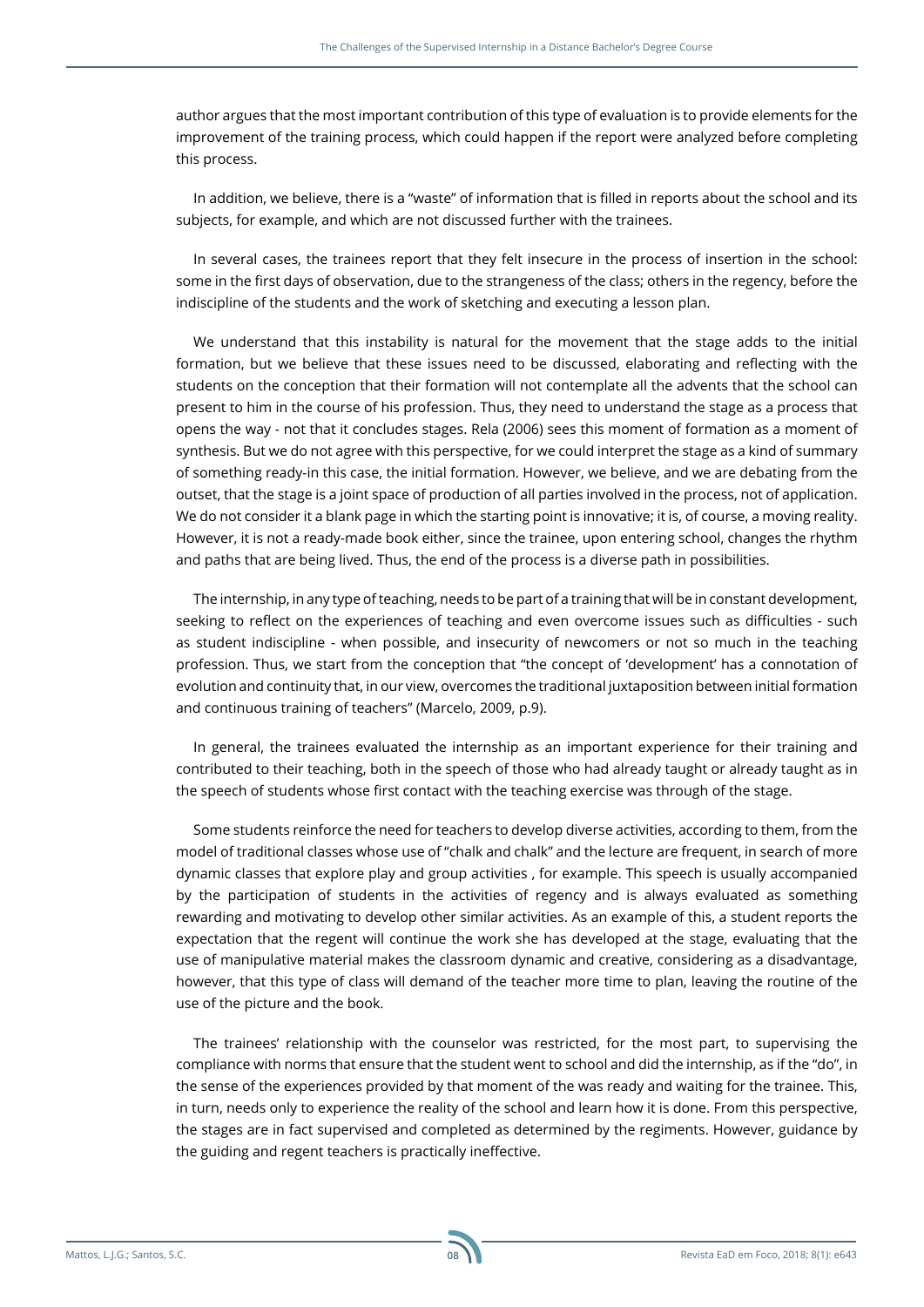Facing this, we conclude that the stage, understood as the practice, needs continuous reflection; not only in the academic context of formation but also in the context of the school. The regent teacher who does not see himself as coauthor of the internship, the mere observer trainee and the supervising teacher acting as supervisor and final evaluator does not confer to that training moment what it really ought to be. This is not their responsibility, we understand. However, it is a consequence of a conception of a stage that has been constructed, enlarged, redefined and, mainly, historically questioned and still lacking in reflection.

### **5**. Final Considerations

The stage consists of one of the nodes of teacher education, as the literature points out, and in the scope of the DL it becomes an even greater challenge. In the speech of the authors that we studied in the analysis of the data of our research, we identified the stage as marked by the conception of which, initially, the student appropriates the theory and, at the end of the course, experiences, as an intern, the practice, in which he will have the opportunity to learn "how it is done", accompanying an experienced professional. For us, however, the stage does not achieve formation, since the experience lived in it is not capable of providing all the dimensions of the field of professional activity.

Observation – participation – regency has been the basic tripod of the organization of the stages, including what we analyze. But we believe that the linear way in which these phases have been explored has not promoted space for dialogue and reflection on the experiences of trainees in training. For us, it would be interesting to work this tripod in a less distanced and more cyclical way, giving the opportunity for the student to observe, participate and elaborate an intervention and later evaluate, share, promote moments of reflection and construction of group knowledge, be guided and another instead go back and experience these steps. Thus, doubts, problems, significant experiences could be heard, giving the trainee speech in this important process of his formation and not only at the end of the process.

We also believe that it is necessary to overcome the comparison and adaptations or customizations of the DL in relation to the face-to-face model and to invest in investigations that point to the DL as a different modality, different in possibilities, but currently being exploited in inadequate conditions for training that is expected to promote through it. Therefore, the problem is not in the modality, in the use of digital technologies or even in geographical distance, but in the form and conditions under which it is managed and structured and in the public policies for which it has been used.

#### Thanks to

The Foundation for Research Support of the State of Minas Gerais - FAPEMIG, for financial support in 2016.

## Bibliographic References

- Álvares, C.C.O.T. (2015). *Higher education in Brazil and Teaching:* a critical analysis of the supervised internship. Masters dissertation. State University of Goiás.
- Barreto, E.S.S. (2015). Teacher education policies for basic education in Brazil: contemporary conflicts. *Brazilian Journal of Education, 20* (62), 679-701. [http: //dx.doi.org/10.1590/S1413-24782015206207](http:%20//dx.doi.org/10.1590/S1413-24782015206207)
- Borba, M.C.; Malheiros, A.P.S .; Amaral, R.B. (2011). *Online Distance Education*. 3<sup>rd</sup> ed. Belo Horizonte: Authentic.